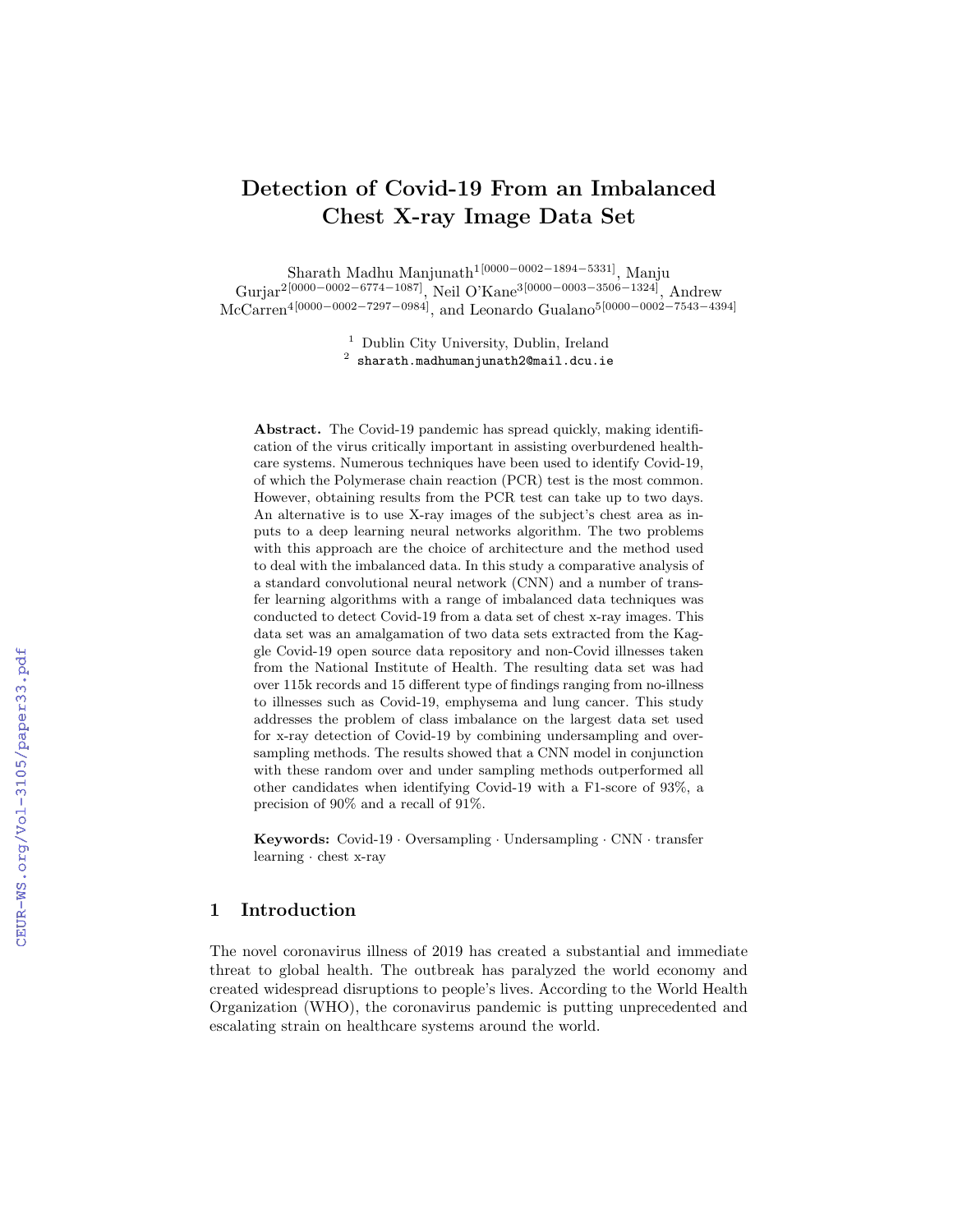### 2 S. Manjunath et M. Gurjar

Covid-19 has been diagnosed using a range of medical imaging modalities, blood tests (CBCs) and PCR. According to the WHO, all diagnoses of Covid-19 must be validated by reverse-transcription polymerase chain reaction tests. PCR techniques are performed manually and have a high degree of inaccuracy with a positivity rate of only 63% [1]. Also, PCR techniques require a lot of time and resources. Patients must apply to health centers in batches due to the virus's fast-spreading nature [2]. These factors ensure that the necessity for quick diagnostic procedures is of critical importance at this point in time. Another technique for monitoring and diagnosing SARS-CoV-2 infections is visually, using radiological images such as chest x-rays or computed tomography (CT). Covid-19 creates abnormalities, evident on chest x-rays and CT scans, in the form of ground-glass opacities. It is foreseeable that a diagnostic could be made with radiological imaging. This would have certain advantages over PCR testing in terms of the detection rate in the early phases of Covid-19. One way would be to have professionals manually analyse the images. However, an alternative is an Artificial Intelligence based approach, which could provide a more timely and accurate means of diagnosing Covid-19.

Deep learning may be used to make predictions based on medical images by extracting distinctive characteristics such as shape and spatial rotation from the images [3]. CNNs have been critical in extracting features and learning patterns that enable prediction [4].

For this study, a comparative analysis of a standard convolution neural network (CNN) and number of transfer learning algorithms with a range of imbalanced data techniques was conducted to detect Covid-19 from a data set of chest x-ray images. Each algorithm and imbalance combination will be assessed using the F1-score, Precision, Recall and the area under the curve (AUC).

In section 2, past research is examined that employed deep neural networks to identify Covid-19 and other chest illnesses. The data sets used are described in section 3 and the methodology is detailed in section 4. Finally, our findings and analysis based on the model and data set are presented in section 5.

# 2 Literature Review

Researchers have developed deep learning techniques to detect and diagnose Covid-19 based on x-ray images of the chest. This literature review, describes the development of deep learning techniques, to detect Covid-19 and the methods used to handle an imbalanced data set.

# 2.1 Deep Neural Networks for detecting Covid-19 cases using chest x-ray images:

A Generative Adversarial Network, is introduced by Loey et al., for pre-processing chest x-ray images [5]. The scheme used three pre-trained models: AlexNet, GoogleNet, and RestNet18. The data set included 69 Covid-19 images, 79 pneumonia bacteria images, 79 pneumonia virus images, and 79 normal images.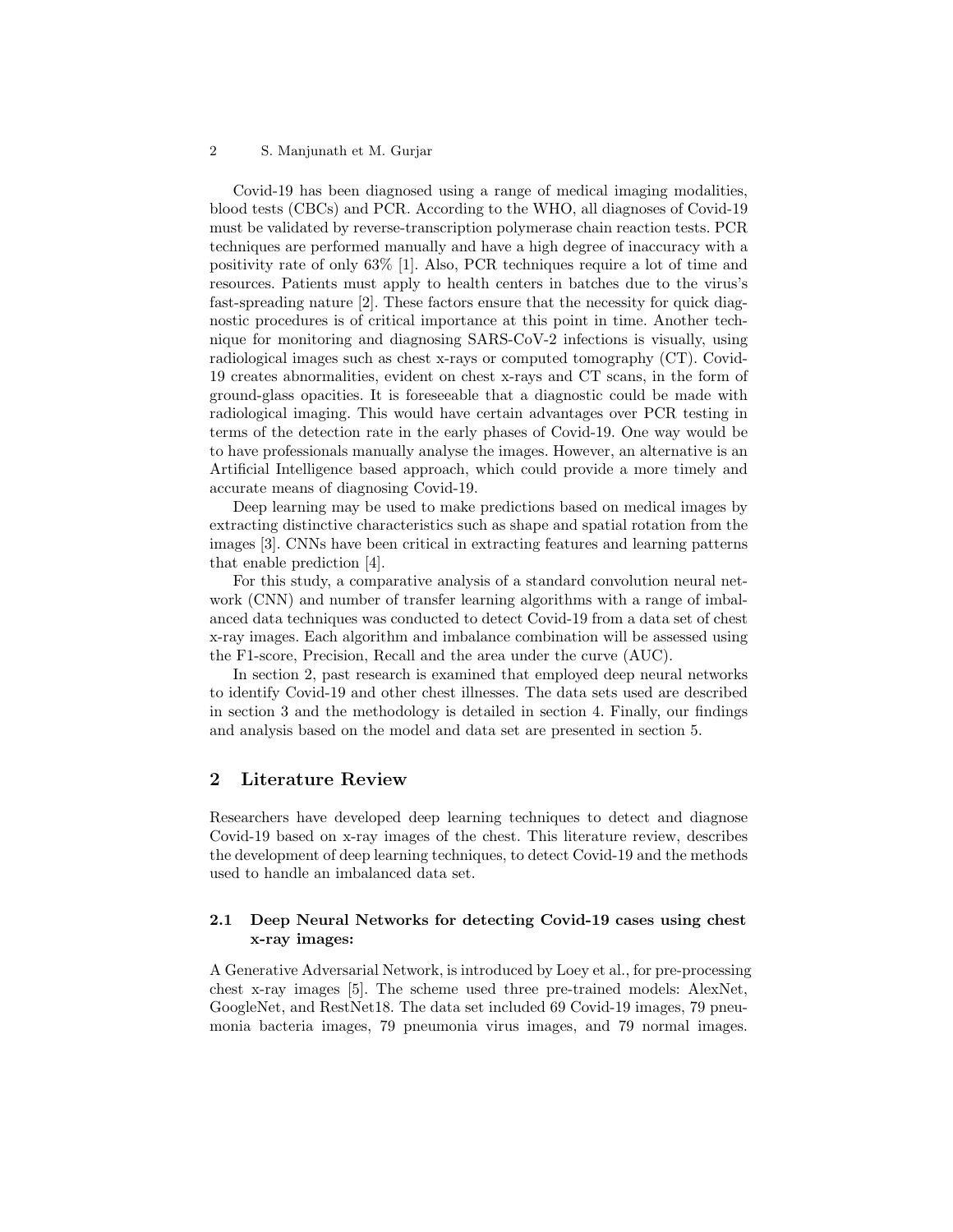GoogleNet was selected as a main deep learning technique with a 80.6% test accuracy containing four class scenarios, AlexNet with a 85.2% test accuracy with three class scenarios and again GoogleNet with 99.9% scenario with two class scenarios. This shows how results can be seen to improve when the number of classes is reduced.

A combination of a CNN and a Long Short-Term Memory (LSTM), was used by Islam et al., to detect Covid-19 using x-ray images [6]. In this system, a CNN is used for feature extraction and LSTM for detection using the extracted feature. The data set includes 613 Covid-19 images, 1525 pneumonia images, and 1525 normal cases images. The experimental results showed that their system achieved an accuracy near 99% with an AUC of 99.9%, a specificity of 99.2%, a sensitivity of 99.3%, and a F1-score of 98.9%.

An inception model was proposed by Das et al., to screen Covid-19 from other non-Covid cases like pneumonia, tuberculosis, and healthy cases [7]. The data set included 162 Covid-19 images, 1583 pneumonia images and 342 tuberculosis images. The proposed model achieved an AUC of 100% in classifying Covid-19 from a combined pneumonia and healthy cases data set. Similarly, it achieved an AUC of 99% in classifying Covid-19 cases from a combined non-covid and healthy diseases data set. This shows that it is easier to classify images when there are fewer disease types in the data set. The fact that our data set contains 14 different illnesses alongside one for healthy cases is a reason for lower scores when compared to those that contained only Covid-19 and healthy cases.

A CNN was implemented by Wang et al., to train the model over 13,975 chest x-ray images to detect Covid-19 [8]. Their model was evaluated to a classification accuracy of 98.9%.

A concatenated network was developed by Rahhimzadeh et al., with Xception and ResNet50V2 models to classify Covid-19 chest x-ray images [9]. This developed system contains 180 images of Covid-19, 6054 images of pneumonia, and 8851 of healthy images. A total of 633 images were considered for the training phase, with an outcome of 99.56% of accuracy, 100% specificity, and 93.3% sensitivity.

A Deep Bayes-SqueezeNet model is proposed by Ucar et al., to detect Covid-19 images [10]. The data set includes three classes consisting of 76 Covid-19 images, 4290 pneumonia images, and 1583 normal images. The proposed model achieved 98.3% accuracy for the Covid-19 class.

A deep neural network was designed by Khan et al., to automatically detect and diagnose Covid-19 images [11]. The data set consists of 284 images of Covid-19, 330 images of pneumonia-bacterial, 327 images of pneumonia-viral, and 310 images of healthy cases. Overall, the proposed system obtained 89.5% accuracy, 97% precision, and 100% recall for Covid-19 cases.

The system proposed by T. Ozturk at al., includes seven pre-trained models: VGG19, MobileNetV2, InceptionV3, ResNetV2, DenseNet201, Xception, and InceptionResNetV2 [12]. The data set consists of 25 images of Covid-19 and 25 images of non-Covid cases. Overall, VGG19 and DenseNet201 were selected as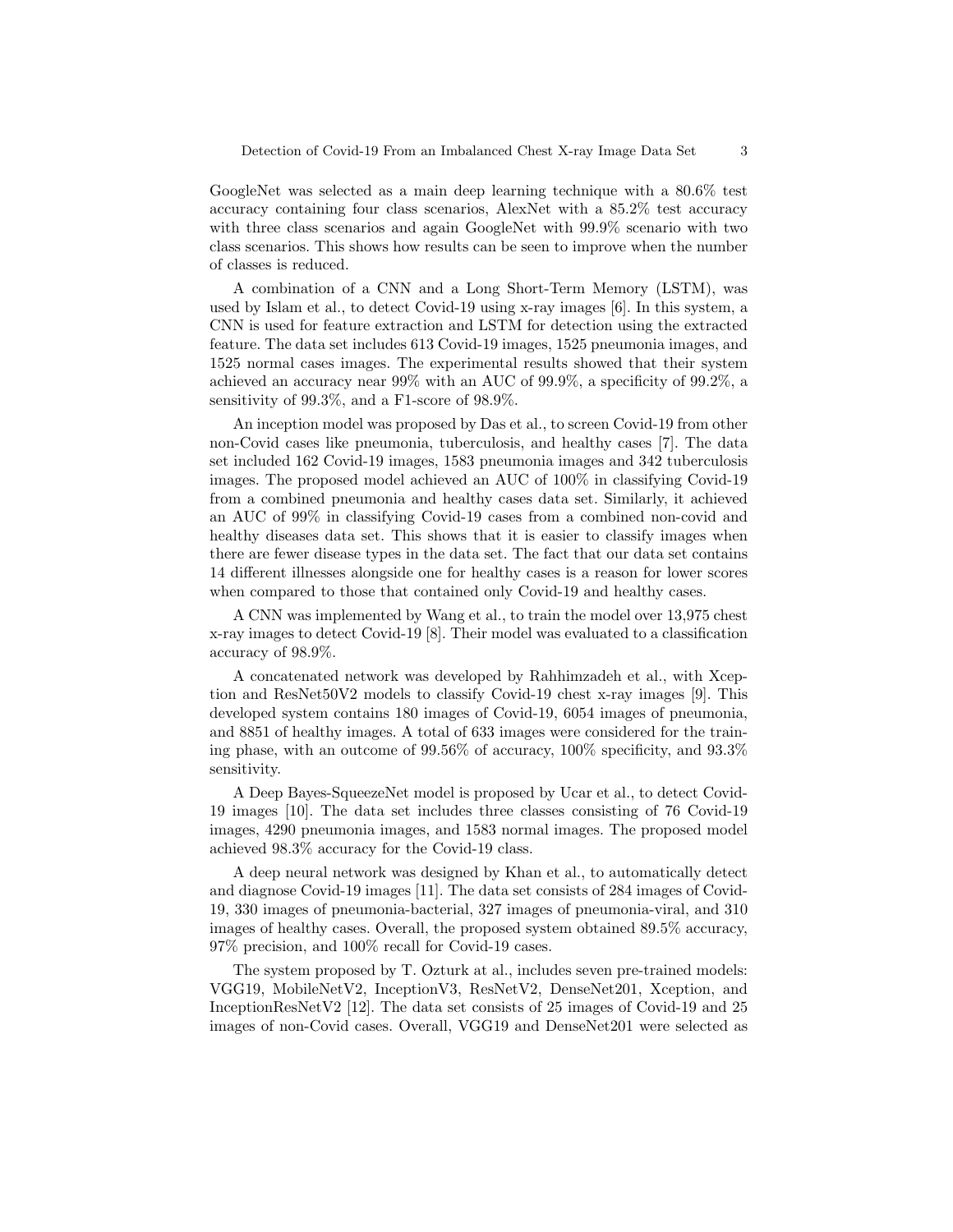the main model which achieved the highest values of 90% accuracy and 83% precision.

A VGG16 deep transfer learning model was considered by Singh et al., to detect Covid-19 from CT scans [13]. Principal Component Analysis was used for feature extraction and trained for four different classes using ensemble method and an SVM classifier resulting in 95.7% accuracy, 95.8% precision, and 95.3% F1-score.

A review of the application of Machine-Learning and Deep-Learning in the diagnosis of Covid-19 through x-ray and CT images was conducted by Mohammad-Rahimi et al [14]. 105 studies that used ML or DL methods to identify chest images of Covid-19 patients were reviewed. All of these studies were conducted on data sets that were much smaller than used in our study, in the range of 1000 - 10,000 images, with the largest study using a total of 60,000 images. Several studies employed CNNs, of which, the highest accuracy, precision, sensitivity and specificity were obtained by Chowdhury et al, 99.7%, 99.7%, 99.7% and 99.5% respectively [15]. Butt et al., using a balanced data set of 618 images received an AUC score of 99.6%, a sensitivity of 98.2% and a specificity of 92.2% [16]. Hassantabar et al., using a balanced data set of 682 images, received an accuracy of 93.2% a sensitivity of 96.1% and a specificity of 99.71% [17]. All of these studies employing CNNs have relatively small balanced data sets, alongside a low number of competing diseases: one or two diseases including Covid-19 (compared to 15 in ours). Their higher results can be attributed to the fact that they are undertaking an easier classification problem.

### 2.2 Techniques used for handling the imbalance problem:

During the pre-processing step, Lin et al., used two undersampling techniques that involved clustering [18]. The first technique, used the cluster centres to represent the majority class, and the second technique, used the nearest neighbours of the cluster centres. The experimental results revealed that the second strategy outperformed the first.

Sun et al, proposed an ensemble method to convert the imbalanced data sets into multiple balanced data sets and then built classifiers on them using a classification algorithm [19]. The proposed model was compared with other sampling methods, such as conventional sampling, a cost-sensitive learning method and bagging and boosting based ensemble methods. The proposed method was successful in resolving the imbalance to a greater degree.

Nanni et al., proposed a neighborhood balanced bagging technique to modify samples according to the class distribution in their neighborhood using two approaches [20]. Firstly, they kept a large sample size through oversampling, and secondly, they reduced the sample size using stronger undersampling.

# 3 Methodology

In this section, an overview of the approaches utilised in this study is given.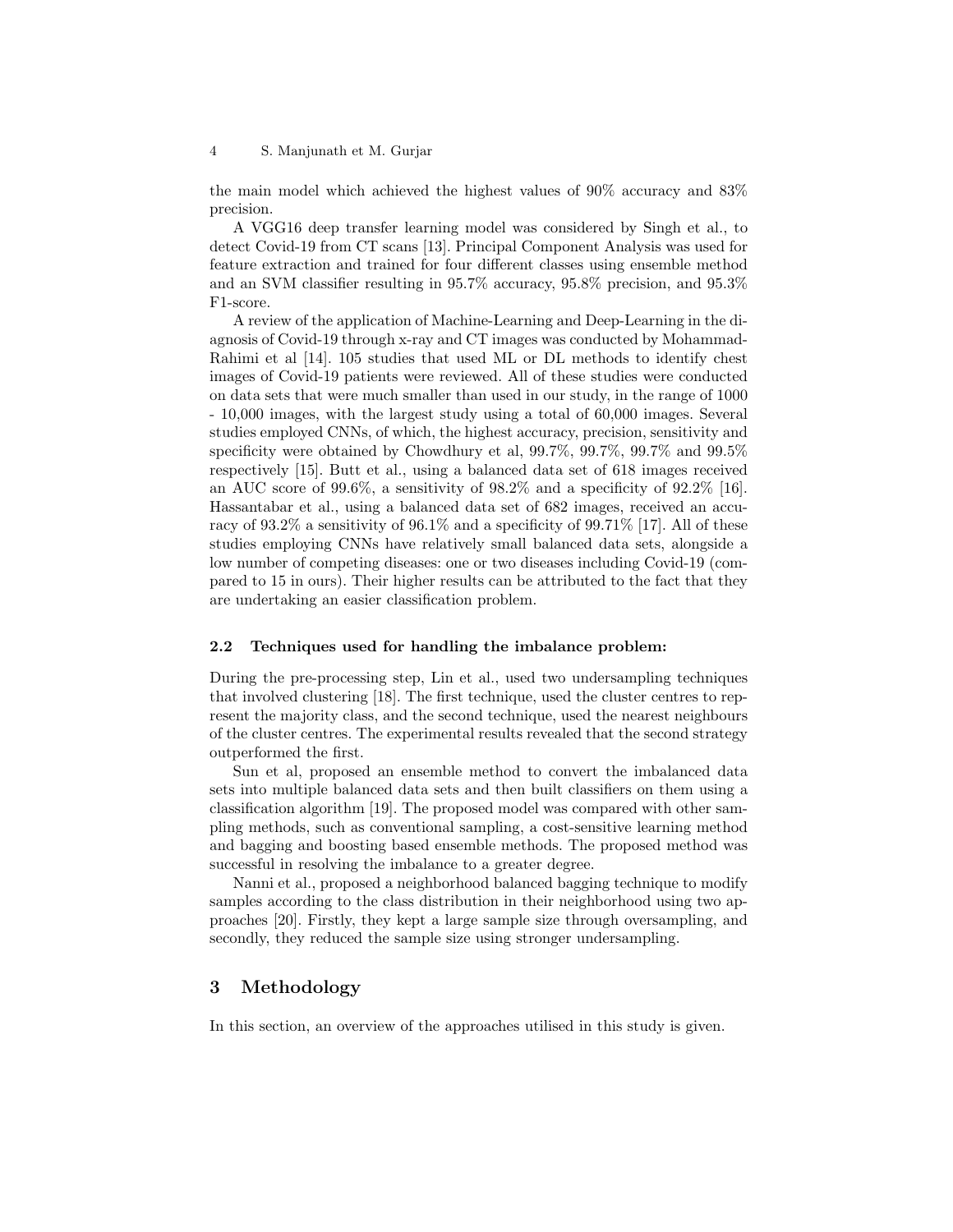| Class     | No. Instances                                                                                                                                                                                                                                                                                         | Total   |
|-----------|-------------------------------------------------------------------------------------------------------------------------------------------------------------------------------------------------------------------------------------------------------------------------------------------------------|---------|
| Covid     | 3616                                                                                                                                                                                                                                                                                                  | 3616    |
| Non-Covid | Atelectasis - 11559<br>Cardiomegaly - 2776<br>Consolidation - 4667<br>Edema - 2303<br>Effusion - 13317<br>Emphysema - 2516<br>Fibrosis - 1686<br>Infiltration - 19894<br>Mass - 5782<br>Nodule - 6331<br>Pleural thickening - 3385<br>Pneumonia - 1431<br>Pneumothorax – 5302<br>No findings $-60353$ | 112,120 |
| Total     |                                                                                                                                                                                                                                                                                                       | 115736  |

Table 1. Chest X-ray Image Data Set

## 3.1 Data Set

For the identification and categorization of the Covid-19 illness, two types of chest x-ray image data sets are used in our study. The Covid-19 images are taken from the Covid-19 chest x-ray image data set which is freely available on Kaggle [21]. The second set of x-ray images are taken from the National Institute of Health (NIH) chest x-ray data set [22]. The chest x-ray is the most commonly used imaging technique, due to its cost effectiveness, however, it poses more of a challenge clinically than alternatives such as chest CT imaging. In reflection of this, the model proposed in this study has been positioned to deliver clinically meaningful diagnostics using a combination of chest x-ray imagery and publicly available data sets that contain a large number of cases. The data set is relatively large and complex owing to the many different disease types in the database.

From Table 1, it can be seen that just over half the observations have been classified under the 'healthy' or 'No findings' label. The data set allows for multiple label peer samples, however, a 'No findings' can only occur on its own. A little over half of the observations in the general data set represent the absence of disease and 3616 subjects had Covid-19. This amalgamated data set can be found in a Github repository [23].

Each picture sample is accompanied by numerous fields in each of the two data sets. These variables contain patient information such as gender, ID and age, as well as information on the images perspective (PA or AP). The number of images per class is presented in Table 1.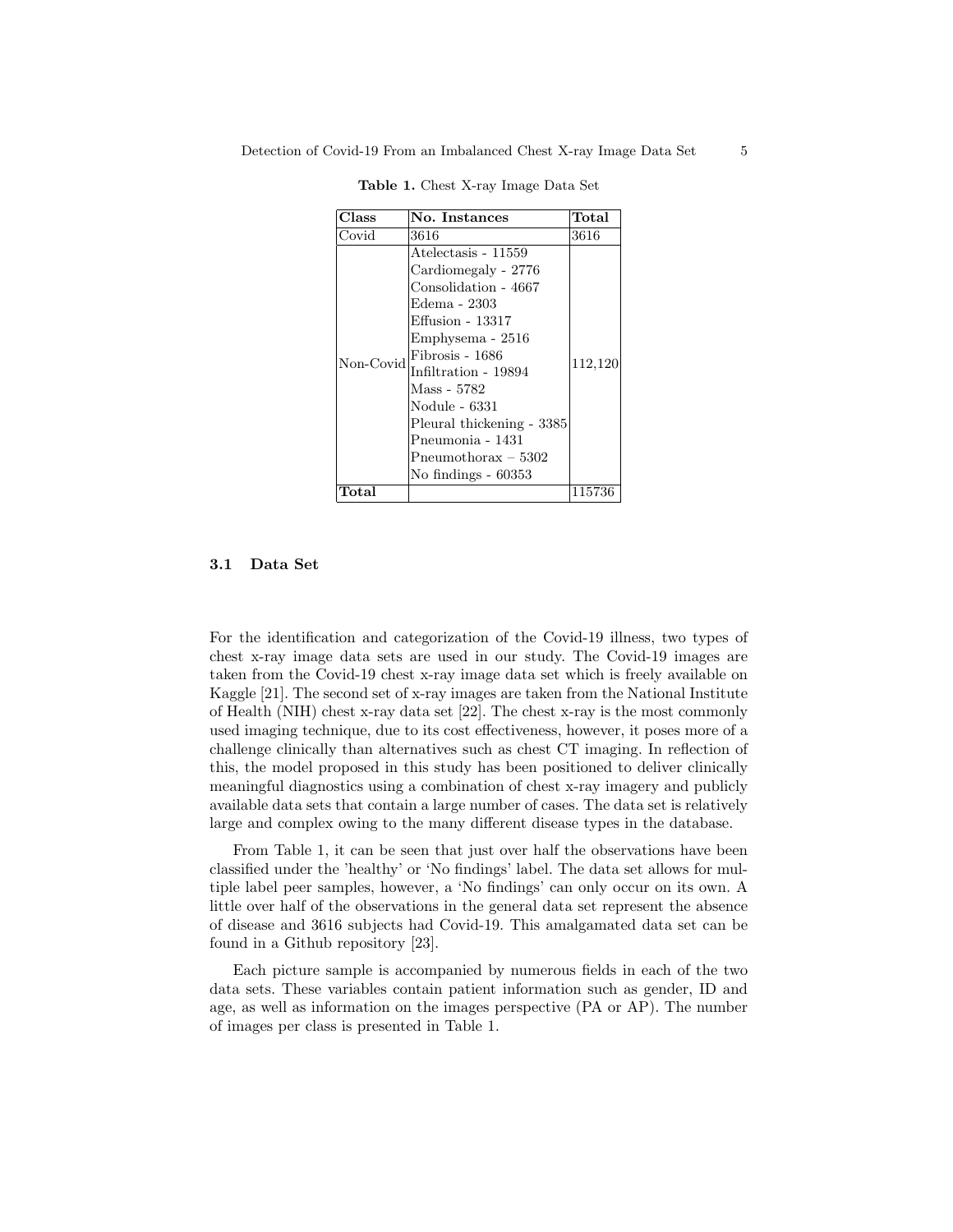6 S. Manjunath et M. Gurjar

#### 3.2 Image Pre-processing

The x-ray images used were taken at different orientations, positions, there was some variation in size. The following pre-processing steps were taken: resize the images to equal length and width; Gaussian Blur was used to remove the noise from the sample image; smooth the edges of the images to allow easy detection; segmentation was applied (histogram equalization), to normalize the brightness and contrast.

### 3.3 Resampling Methods

In general, for machine learning or deep learning imbalanced learning problems are dealt with by using resampling [4]. Resampling decouples the imbalance problem from classification techniques allowing users to employ any standard algorithm after the resampling pre-processing phase has been completed.

In this section, we present the different resampling methods for handling imbalance in image data classification.

Oversampling Oversampling is a strategy that adds more samples to an imbalance class. Many studies have used this strategy to solve classification challenges for extremely imbalanced, image data sets.

There are many oversampling methods available which are designed as variations of the oversampling technique SMOTE such as: Borderline-SMOTE, Synthetic Sampling (ADASYN), SVM-SMOTE [18]. SMOTE selects examples from the feature space by drawing the line between the examples and by generating samples along that line.

Instead of smaller particular decision areas, synthetic methods cause a classifier to produce bigger and less specific decision regions [20]. Thus, positive examples are learned in more general regions rather than being impacted by negative instances around the sample. SMOTE, however, runs into the problem of over-generalization. It ignores the majority class and arbitrarily generalizes a minority class region [19]. In the event of a highly skewed class distribution this results in a higher likelihood of class mixing.

Undersampling Random undersampling in the training data set removes certain data points from the majority class. This results in a decreased number of instances in the majority class of the training data set. This method is repeated until each class has the same number of examples. This approach is suitable for dealing with the imbalance when there are a sufficient number of samples in the minority class that holds all the necessary information.

Undersampling approaches, may, on the other hand, result in a loss of information, when data from the majority class are removed, leading to under-fitting. No method exists to recognize or preserve information-rich instances from the majority class, since examples are eliminated at random [18].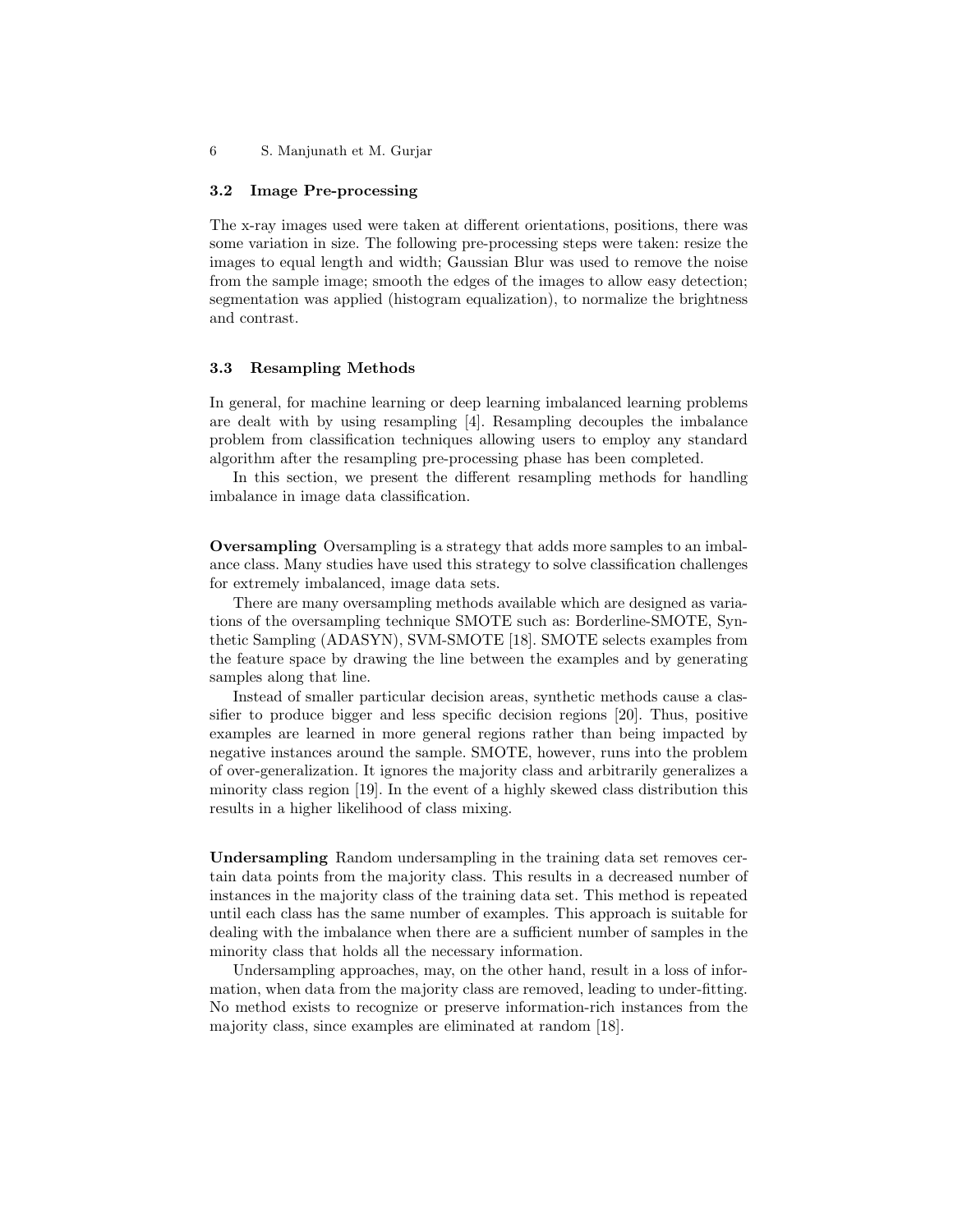There are different approaches available making use of undersampling e.g. TomekLinks. These approaches are used to solve problems with imbalanced data sets; however, they are confined to moderate or low skewed data sets and are not recommended for highly imbalanced data sets [20].

In order to avoid a low level of recall due to undersampling, this study applied a combination of oversampling and undersampling, similar to the work by Sun et al [19]. This process oversamples the minority class, and then undersamples the majority class by 70%. It was found that making the ratio 70% minimised the recall loss while reducing the imbalance problem.

### 3.4 Classification Models

Convolutional Neural Network In this study, a convolutional neural network architecture was constructed to detect Covid-19 from chest x-ray images. The network has 14 layers: six convolutional layers, four pooling layers, four dropout layers, one fully connected layer, and one output layer. Each convolution block is made up of two 2-D CNNs and one pooling layer, followed by a dropout layer with a 25% dropout rate. The 5 x 5 kernel is used for feature extraction with an ReLU activation function at the convolutional layer. The 3 x 3 kernel is used by the max pooling layer to reduce the size of the input image. Finally, after extracting the features, it is connected to fully connected layers for making the prediction.

Transfer Learning Transfer learning is a deep learning approach that involves training a neural network model on a problem that is similar to the one being solved [4]. The learned model's layers are then utilized in a new model that is trained on the problem of interest.

In addition to the developed CNN model, four pre-trained models for classification have been used with applied transfer learning: ResNet50, NasNetLarge, Xception and InceptionV3. ResNet50 is made up of convolutional layers with an average pooling layer at the end. It uses residual learning as a building component. CIFAR10 and ImageNet are two types of architectures that are part of NasNetLarge [4]. The SoftMax function is implemented in the CIFAR10 architecture, which includes N number of regular cells and one reduction cell repeating after each other. ImageNet has the same architecture as CIFAR10, with two strides of convolutional layers with a 3x3 kernel size at the start, followed by two reduction cells [4]. In Xception there is one entry flow, eight intermediate flows, and one exit flow [14]. Convolutional and max-pooling layers make up the entry flow with a ReLU serving as the activation function.

Convolutional layers with a ReLU activation function are used in the intermediate flow on their own. Convolutional, max pooling and global average pooling layers, with a ReLU activation function, make up the exit flow at the end of the architecture [4]. The InceptionV3 model's fundamental architecture comprises convolutional and pooling layers, as well as three inception designs. For the final layer, logistic and SoftMax functions are used.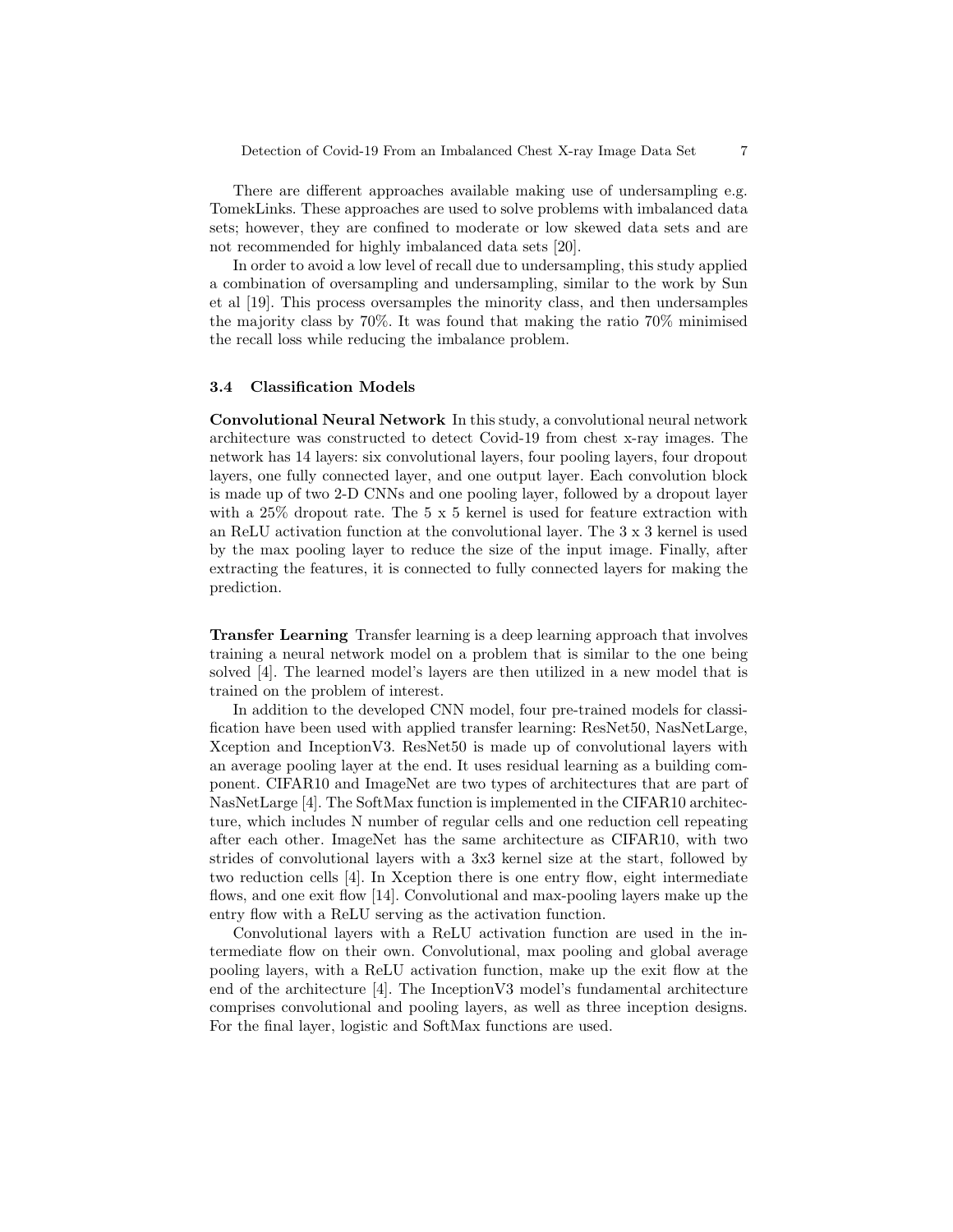8 S. Manjunath et M. Gurjar

To implement this structure, models were derived from the Python Keras package and initialized with a shape of (80,80,1). The transfer learning models are capable of categorizing a maximum of 1000 classes, however, for our purposes all that was needed was two. Therefore the transfer learning models were modified by substituting the fully connected layer with one that has only outputs.

### 3.5 Evaluation Measures

The CNNs performances were assessed by using the following metrics: sensitivity, recall, precision and F1-Score (F-Measure). All of these metrics may be evaluated upon testing the model. The different outcomes for recall and precision is discussed below [4]:

- High Precision & High Recall: the model performs well with the classification.
- High Precision & Low Recall: the model is unable to correctly categorize the data points of a certain class or may overfit them.
- Low Precision & High Recall: the model correctly identifies data points from a certain class, but incorrectly labels a large number of data points from other classes.
- Low Precision & Low Recall: the model performed poorly in handling the classification.

The Receiver Operating Characteristic (ROC) curve expresses the performance of the classification CNN model used in this study. A graphical approach is used that works at all classification thresholds. It is able to achieve this by graphing the True Positive Rate and False Positive Rate. The metric gives a summary of the performance of a classifier over all possible thresholds. Similar to the ROC is the Area Under the ROC curve (AUC) which examines the entire two-dimensional area underneath the entire ROC curve covering from (0,0) to (1,1). This metric is effective at checking the proper or wellness and the quality of our model's prediction performance [3].

## 4 Results

The CNN and pre-trained models developed in this study, receive pre-processed grayscale images as their input and binary classification is performed to distinguish between Covid and non-Covid cases. Meanwhile, the model is trained for 100 epochs and a batch size of 64 for each experiment.

To handle the imbalance problem, we tested the proposed model with a combination of oversampling and undersampling as described in Section 3.3. The new population of data was used for training the model. The obtained results are displayed in Table 2. The CNN model that uses mixed sampling outperforms the other combination of algorithms tested.

In machine learning, learning curves are a common diagnostic tool for algorithms that learn progressively from a training data set. After each update during training, the model can be assessed on the training data set and a hold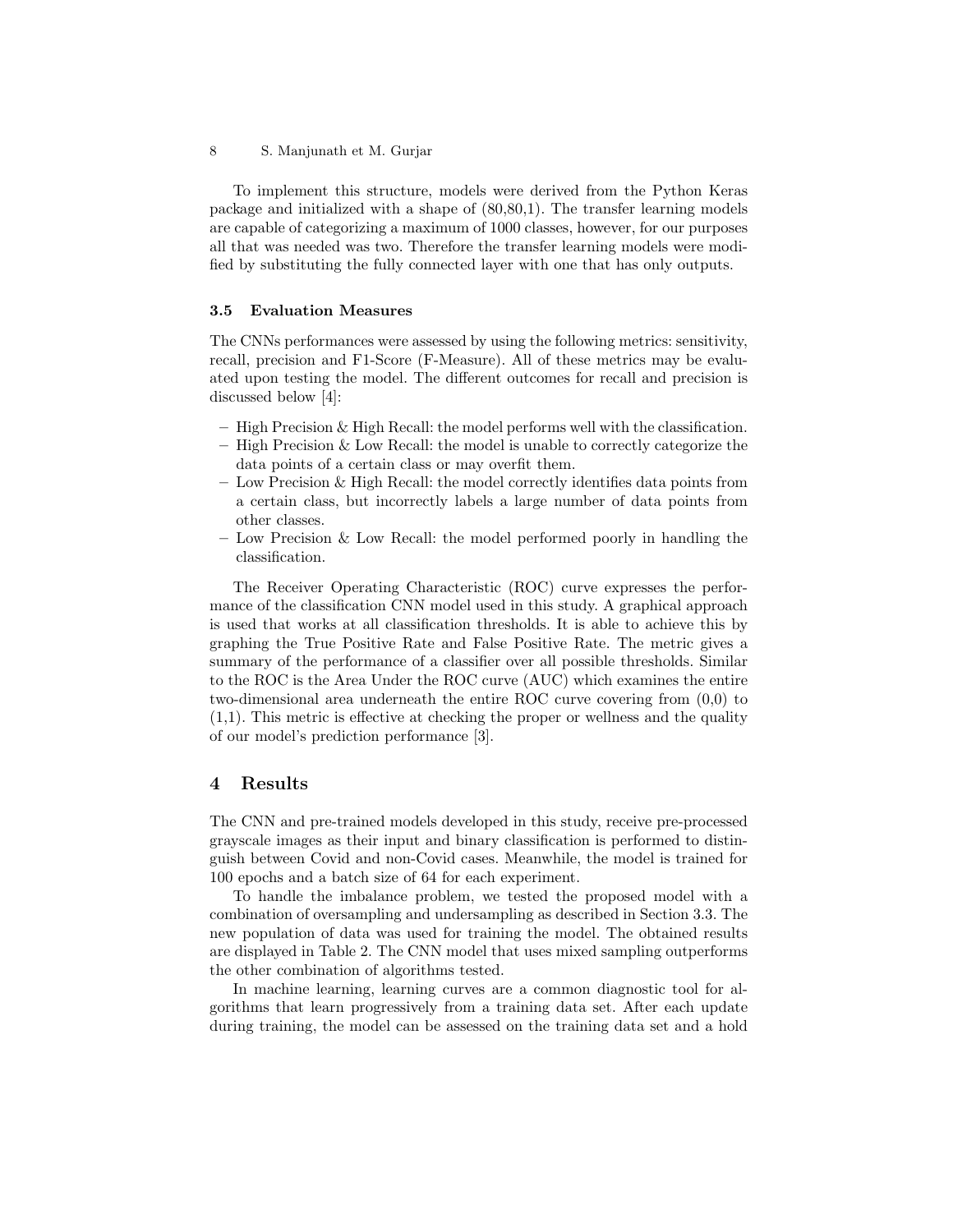|                             | Random Oversampling & Undersampling   |                                            |    |      |  |
|-----------------------------|---------------------------------------|--------------------------------------------|----|------|--|
| Models                      |                                       | F1-score(%) Precision(%) Recall (%) AUC(%) |    |      |  |
| <b>CNN</b>                  | 93                                    | 90                                         | 91 | 94.5 |  |
| ResNet50                    | 74                                    | 68                                         | 86 | 68   |  |
| Inception V3                | 69                                    | 64                                         | 67 | 63   |  |
| Xception                    | 71                                    | 67                                         | 65 | 66   |  |
| NasNetLarge <sup>[77]</sup> |                                       | 73                                         | 69 | 72   |  |
|                             | <b>SMOTE</b> and Random Undersampling |                                            |    |      |  |
|                             |                                       |                                            |    |      |  |
| Models                      |                                       | F1-score(%) Precision(%) Recall (%) AUC(%) |    |      |  |
| <b>CNN</b>                  | 90                                    | 86                                         | 88 | 89   |  |
| ResNet50                    | 69                                    | 67                                         | 65 | 67   |  |
| Inception V3                | 63                                    | 61                                         | 62 | 61   |  |
| Xception                    | 65                                    | 64                                         | 64 | 65   |  |

Table 2. Results obtained for proposed models when mixed sampling was done with Random oversampling and Undersampling

out validation data set. Graphs of the measured performance can be generated to display the learning curves. In this study, the training performances for both SMOTE and Random Oversampling (ROS) were tested. A comparison of a learning curve is shown in Fig.4. Looking at these graphs, mixed sampling with ROS performs well and there is no sign of overfitting or underfitting. On the other hand, the mixed sampling with SMOTE graph, suggests that the model often fluctuates at different epochs.

The classification evaluation metrics are summarised in the confusion matrix which results in the True positive, True Negative, False Positive and False Negative shown in Fig. 2.

The CNN model outperforms mixed sampling with random oversampling approach by achieving 90% precision, 91% recall (this avoids unnecessary false alarms) and 93% F1-score which measures the misclassified cases.

In the second phase of testing, pre-trained models were trained on different combinations of resampling techniques. The results from this analysis were not very significant. The large number of classes and continual overfitting of the models were the main factors contributing to these uninformative results.

# 5 Conclusion and Future Work

Medical image analysis and feature extraction, which are used to diagnose a wide range of chest illnesses, have benefited greatly from deep learning. CNN architectures are well-known for their capacity to learn and predict mid-level and high-level visual representations.

In this paper, a combination of over and under sampling methods has been used to address the problem of class imbalance on the largest data set used for x-ray detection of Covid-19. Image pre-processing was performed as described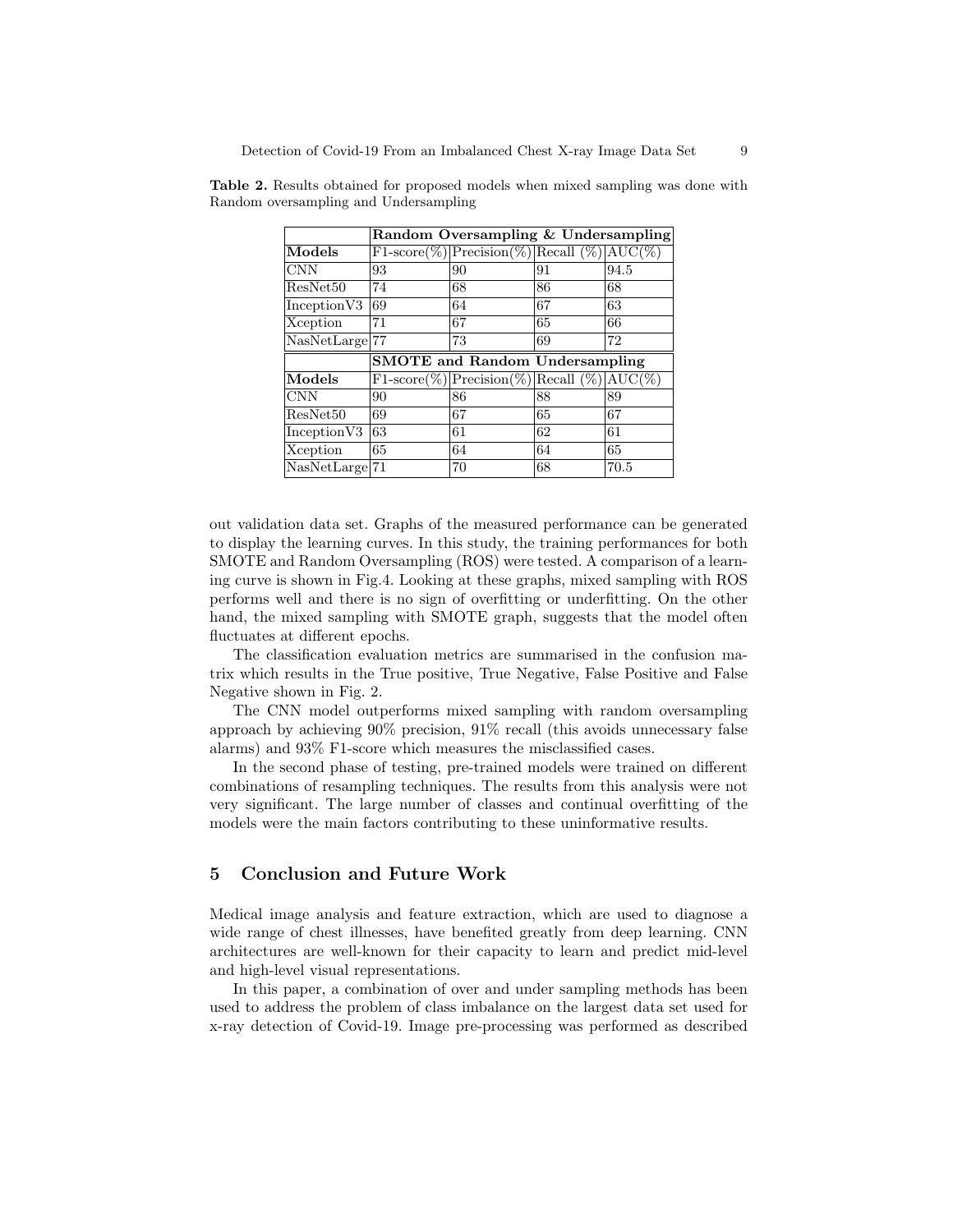

Fig. 1. Accuracy and loss over 100 epochs of training and validation data set for ROS and SMOTE of CNN model



Fig. 2. Confusion matrix for both ROS and SMOTE for CNN model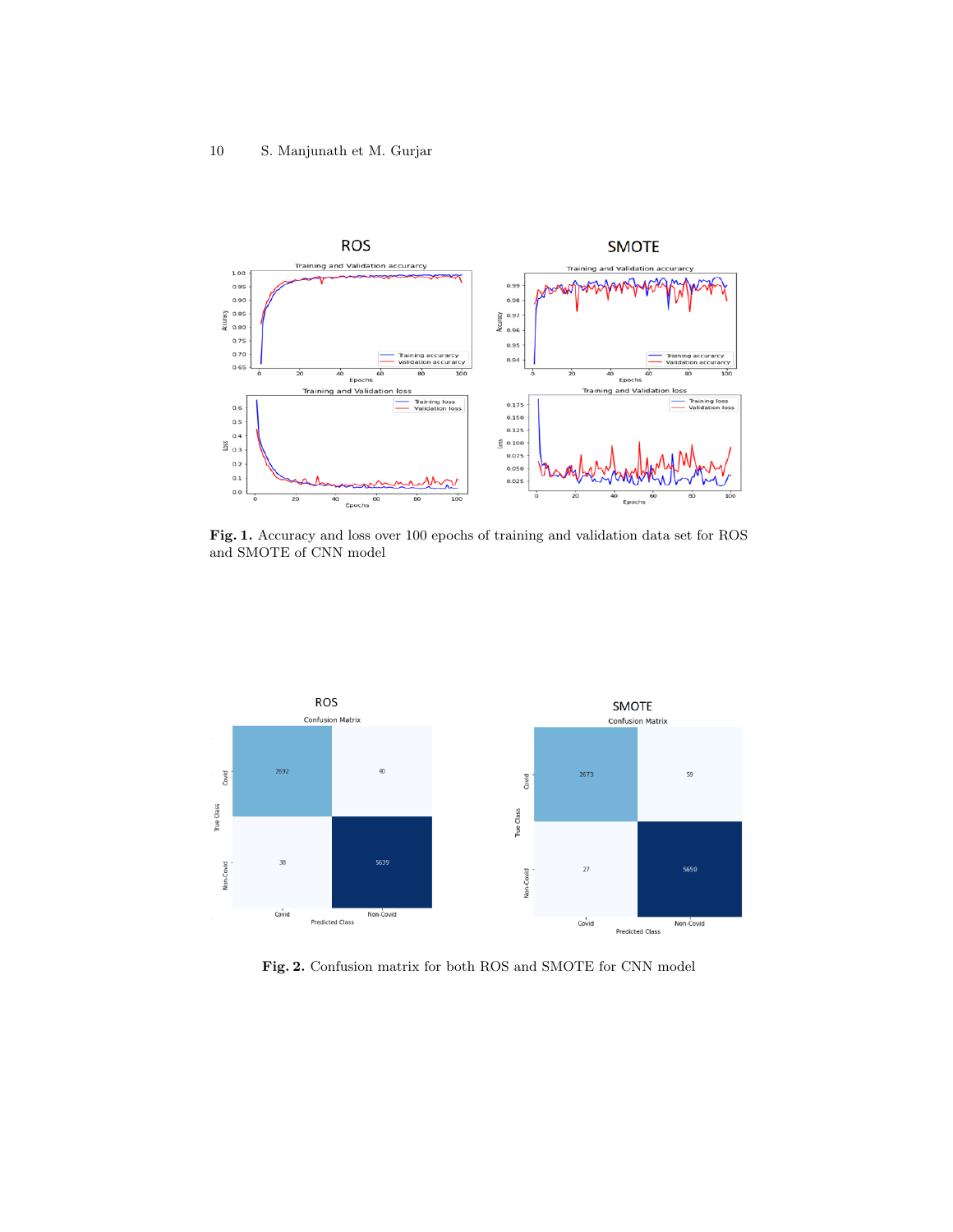in Section 3.3 to remove unnecessary details and each model was trained with all the combinations of the resampled data. The proposed modelling analysis outperformed many of the existing methods.

The data set used here, was comparatively large relative to other research conducted into x-ray classification of Covid-19. The presence of many different illnesses in the data set poses a higher challenge in classification compared to those works that used fewer disease types. Satisfactory results of F1-score, precision and recall have been obtained when compared to those obtained by previous works. For the purposes of reproducibility and experimental validation, both the data set and the code have been made publicly available.

Due to the exponential growth in Covid-19 reported cases and treatments throughout the world, the content of Covid-19 databases are continuously growing by significant amounts. As a result, future research could focus on improving the architecture of the deep-learning model proposed in this study, as well as testing its robustness on even larger data sets.

In future work, the study could be expanded to explore the use of One-Class-Classification algorithms used for imbalanced data sets, in conjunction with the techniques that have been proposed in this paper.

# References

- 1. Wang, W., Xu, Y., Gao, R., Lu, R., Han, K., Wu, G., Tan, W.: Detection of SARS-CoV-2 in different types of clinical specimens. Jama, 323(18), pp.1843-1844., (2020)
- 2. Yang, T., Wang, YC., Shen, CF., Cheng, CM.: Point-of-care RNA-based diagnostic device for COVID-19. Diagnostics, 165, (2020)
- 3. Oyelade, O.N., Ezugwu, A.E.: Deep Learning Model for Improving the Characterization of Coronavirus on Chest X-ray Images Using CNN. medRxiv, (2020)
- 4. Albahli, S., Yar, G.N.A.H.: Fast and Accurate Detection of Covid-19 Along With 14 Other Chest Pathologies Using a Multi-Level Classification: Algorithm Development and Validation Study. Journal of Medical Internet Research, 23(2), p.e23693., (2021)
- 5. Loey, M., Smarandache, F., M Khalifa, N.E.: Within the Lack of Chest Covid-19 X-ray Dataset: A Novel Detection Model Based on GAN and Deep Transfer Learning. Symmetry, 12(4), p.651., (2020)
- 6. Islam, M.Z., Islam, M.M., Asraf, A.: A combined deep CNN-LSTM network for the detection of novel coronavirus (COVID-19) using X-ray images. Informatics in Medicine Unlocked, 20, p.100412., (2020)
- 7. Das, D., Santosh, K.C. and Pal, U.: Truncated inception net: COVID-19 outbreak screening using chest X-rays. Physical and engineering sciences in medicine, 43(3), pp.915-925., (2020)
- 8. Wang, L., Lin, Z.Q., Wong, A.: Covid-net: A tailored deep convolutional neural network design for detection of covid-19 cases from chest x-ray images. Scientific Reports, 10(1), pp.1-12., (2020)
- 9. Rahimzadeh, M., Attar, A.: A modified deep convolutional neural network for detecting COVID-19 and pneumonia from chest X-ray images based on the concatenation of Xception and ResNet50V2. Informatics in Medicine Unlocked, 19, p.100360., (2020)